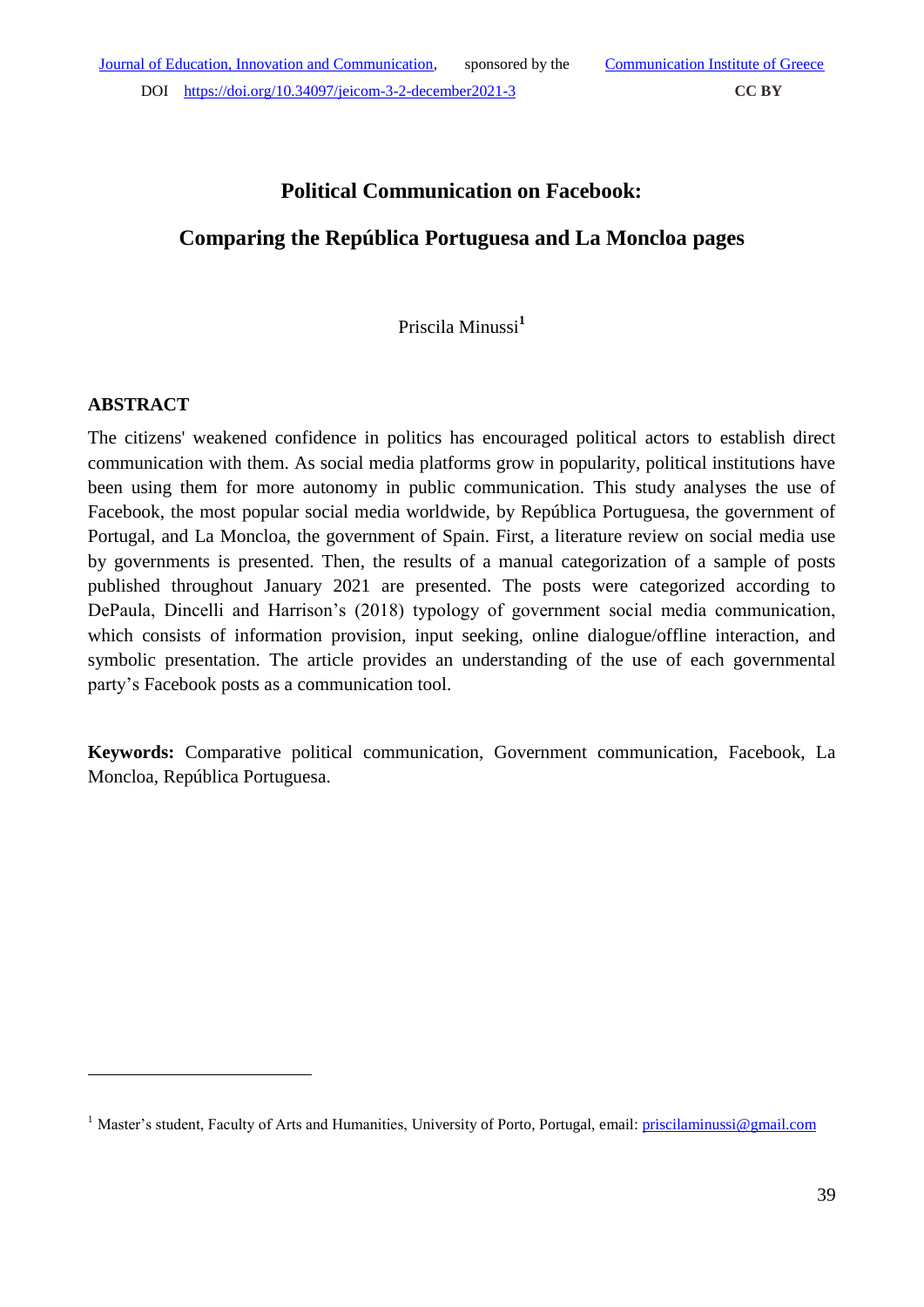## **1 INTRODUCTION**

Surveys have shown the European citizen's growing scepticism towards politics: they express not only dissatisfaction with the democracies they live in (Alliance of Democracies, Rasmussen Global, & Dalia Research, 2018) but also little trust in political institutions (Ferrín-Pereira, 2012). Despite recognising the limitations and flaws of democracy, their expectations towards democratic institutions and their demands for accountability and greater political participation only increase (Coicaud, 2019).

The role and influence of the media in this apparently contradictory scenario should not be ignored. Media has failed to support an ethically and politically "authentic atmosphere of informed discussion" (Coicaud, 2019, p. 115) while it continues to influence public opinion, the political agenda, and modern political communication (Swanson, 2004). As social media use grows (European Commission, 2020a, 2020b), political institutions are attracted by the new media and the promise of more autonomy in political content creation and sharing. Through government social media communication, political actors are building a direct channel of communication with citizens and progressively resorting to professionalised political communication and marketing strategies (Negrine, et all., 2007).

## **1.1 Literature review**

The benefits of social media for governments include greater efficiency, accountability, and citizen involvement and trust (Picazo-Vela, Gutiérrez-Martínez, & Luna-Reyes, 2012).

On one hand, studies show that the transformation of social media strategies can lead to an increase in citizen engagement in political activism (Sandoval-Almazán & Gil-Garcia, 2014) and that interactions on social media between government and citizens do affect citizens' perception of government transparency, efficiency, and corruption (Feeney & Welch, 2016; Valle-Cruz, Sandoval-Almazan & Gil-Garcia, 2016).

On the other hand, social media has been broadly criticized not only by scholars and politicians but by society in general, especially since the Cambridge Analytica scandal in 2018.

Vaidhyanathan (2018), author of *Antisocial media: How Facebook disconnects us and undermines democracy*, is one of the main critics of social media. Vaidhyanathan (2018) argues that Facebook is engineered to promote content that conforms to and reinforces people's beliefs instead of content that differs from one's personal beliefs. In sum, the author explains that Facebook was not created to invigorate democratic discussion and attitudes among citizens, but to promote content that causes strong reactions on the users and to display personalised content that only reinforces one's own beliefs and opinions.

Besides, Vaidhyanathan (2018) points out Facebook's focus on self-promotion and selfpresentation. Since the content published on profiles and pages is carefully selected by its owners and managers, the goal is not the promotion of complex discussion and accurate portrayal of reality.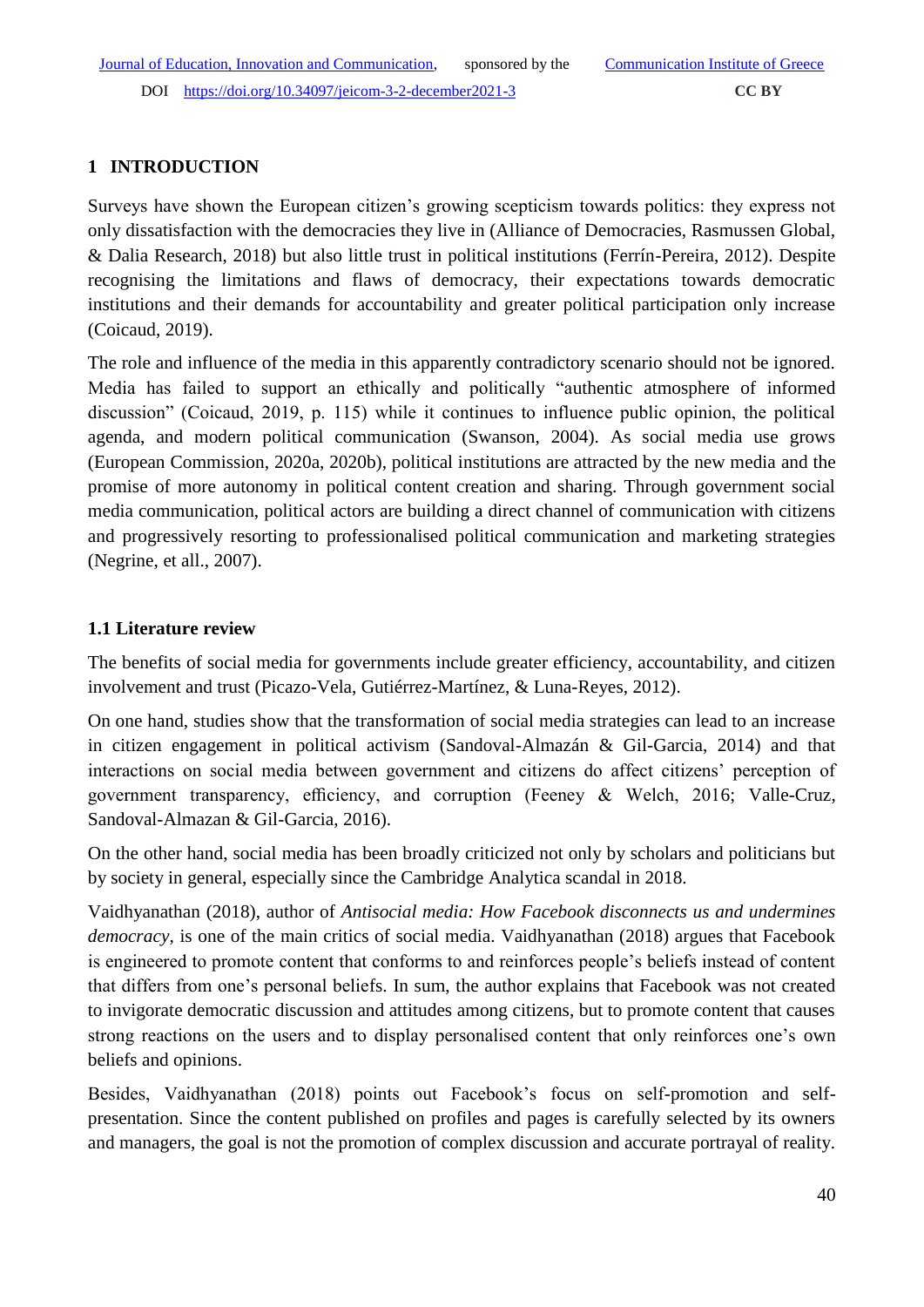In fact, it is used mostly for presenting and promoting public figures, groups and/or organizations. Thus, Facebook is not a platform in which a real connection and citizen empowerment thrive.

Although Vaidhyanathan (2018) believes that Facebook destabilizes more than enhances deliberative politics, its potential for connecting people and governments should not be underestimated. People worldwide spend many hours a day on social media (European Commission, 2020a, 2020b), increasing the chances of people reading and watching governmental content and news on social media rather than on traditional media, such as TV or radio.

### **1.2 Theoretical framework**

There is a lack of comprehensive efforts to map and systematize research on government social media. Although there is literature review in the e-government field, it tends to fall short of focusing specifically on the changes that social media brings to the communication between government and citizens (Medaglia & Zheng, 2017). The most recent literature on social media in government has predominantly focused on Web 2.0 or Government 2.0 concepts (Criado, Sandoval-Almazan & Gil-Garcia, 2013).

DePaula, Dincelli e Harrison (2018) contributed to the research on government communication on social media through the creation of a typology. It consists of four categories: information provision, input seeking, online dialogue/offline interaction, and symbolic presentation. All four categories are divided into types of communication, which are thoroughly described in Table 1.

| <b>Information provision</b> |                                                                      |
|------------------------------|----------------------------------------------------------------------|
|                              | <b>Public service announcements: Providing recommendations</b>       |
|                              | for safety, public health, and well-being (e.g., "check your heat    |
|                              | for the winter"; "eat vegetables"; "don't smoke").                   |
|                              | <b>Operations &amp; events:</b> Content related to operations of the |
|                              | agencies, programs and/or policy, as well as event information.      |
|                              | Must have date/ time or link to more information.                    |
|                              | Social sharing: Provision of content related to the mission of       |
|                              | the department but not in regards to its operations or policies.     |
|                              | Informative content that may be of interests to others (e.g., a      |
|                              | news article about global warming from the Environmental             |
|                              | Department).                                                         |
| <b>Input seeking</b>         |                                                                      |
|                              | Citizen information: Explicitly asking for feedback on a topic,      |
|                              | participation in a survey or poll. Seeking input to help solve a     |
|                              | crime, but where the response to input is not clear.                 |
|                              | Fundraising: Posts that refer to fundraising efforts or are asking   |
|                              | for donations and contributions to a cause. Need not be directly     |
|                              | related to the agency's mission.                                     |
| Online dialogue/             |                                                                      |
| <b>Offline</b> interaction   |                                                                      |
|                              | Online dialogue: Response by the department to a user                |
|                              | comment on a department post.                                        |
|                              | <b>Offline discussion:</b> Event to discuss particular policy issue, |
|                              | creating a forum for discussion, and/or invitation to the            |
|                              | community to meet government officials.                              |
|                              | <b>Offline collaboration:</b> Asking individuals to become involved  |

### **Table 1: Summary of definition and coding rules for each type of communication**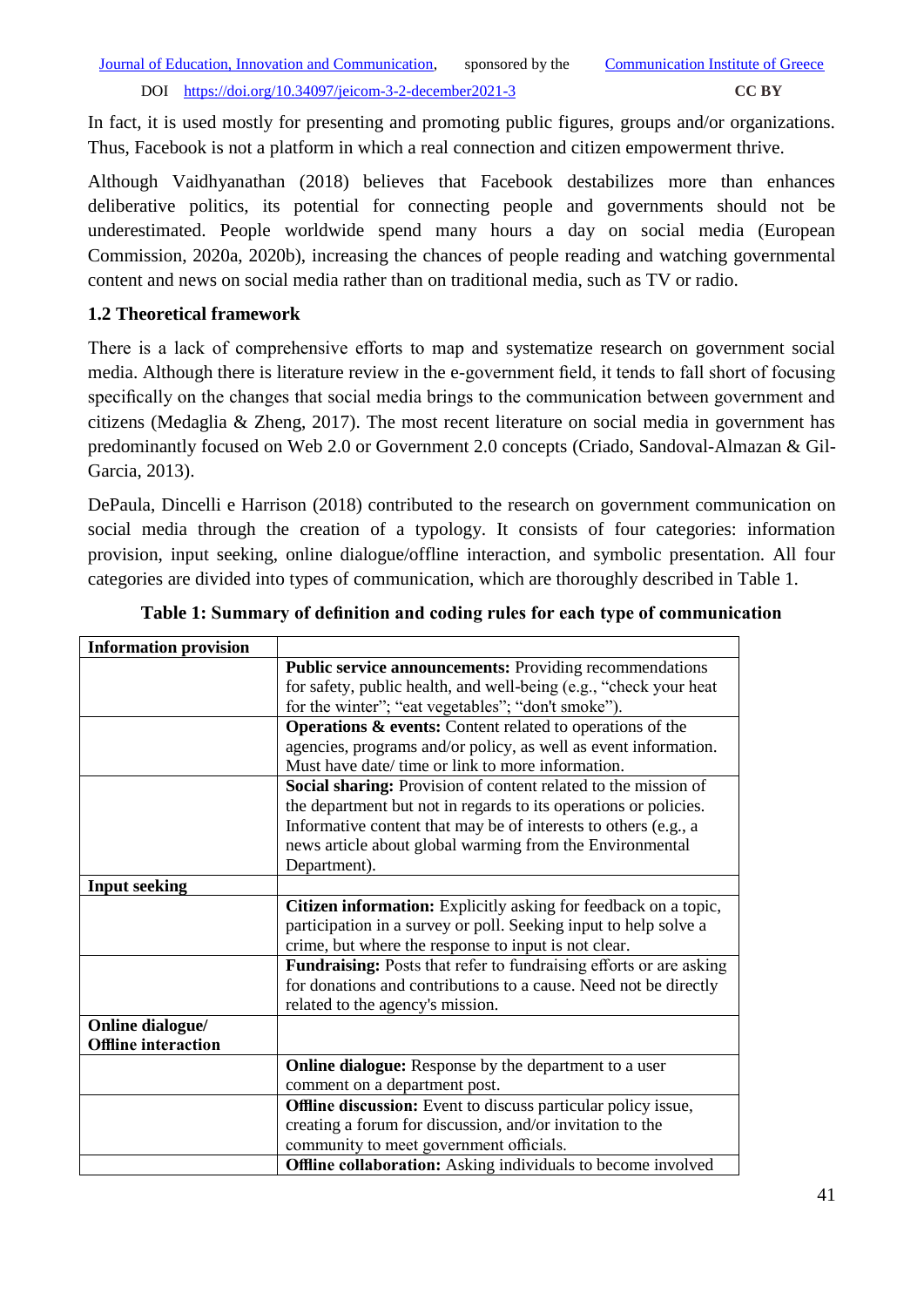|                              | in a government-related activity; help carry out or volunteer for         |
|------------------------------|---------------------------------------------------------------------------|
|                              | a project, program of the government department.                          |
| <b>Symbolic presentation</b> |                                                                           |
|                              | <b>Favourable presentation:</b> Seeks attribution of likability,          |
|                              | competency or worthiness. Reporting of positive activity                  |
|                              | performed by the department, with positive imagery or self-               |
|                              | referential language of gratitude (e.g. "we have the best"; "we           |
|                              | accomplished so much this year").                                         |
|                              | Political positioning: Taking a clear stance on a political issue         |
|                              | (e.g., "rights of women should be supported"; "marriage equality          |
|                              | law should be passed").                                                   |
|                              | Symbolic act: Expressing congratulations, gratitude,                      |
|                              | condolences. It includes the celebration of holidays or trivia            |
|                              | questions; references to cultural symbols (e.g. 4th of July,              |
|                              | football game).                                                           |
|                              | <b>Branding &amp; marketing:</b> Elaborate presentation of features (e.g. |
|                              | in video production) of item or service, including a list of prices       |
|                              | and/or qualities of an item with intention to attract individuals to      |
|                              | acquire.                                                                  |

Source: table adapted from DePaula, Dincelli e Harrison (2018, p. 102).

Information provision is a one-way communication strategy that provides accurate public information to people (DePaula, Dincelli, & Harrison, 2018). It is usually associated with transparency. Within this category, there are three types of communication: operations & events, public service announcements, and social sharing. Operations & events consist of factual content disclosed by the government about activities, such as policy changes, program details, and event announcements. Public service announcements are messages that aim at raising public awareness about an issue or to persuade citizens to act and improve the public well-being (Shoemaker, 1989, as cited in DePaula, Dincelli, & Harrison, 2018, p. 99). Social sharing is a form of providing factual and valuable information related to the mission of the political institution but without reference to government actions (DePaula, Dincelli, & Harrison, 2018).

Input seeking is a form of requesting feedback from governments' stakeholders and, potentially, the public at large (DePaula, Dincelli, & Harrison, 2018). This category reflects the interest on the part of the government in understanding its constituency, possibly leading to an improvement of public services. Briefly, the intention behind this category is to obtain information from citizens. Examples include asking people to answer a survey or to make donations. Within this category, there are two types of communication: citizen information and fundraising. The former represents the request for information from citizens and the latter represents the request for donations (DePaula, Dincelli, & Harrison, 2018).

Online dialogue/offline interaction is two-way communication between governments and citizens (DePaula, Dincelli, & Harrison, 2018). Such interaction has the potential of consolidating the relationship and collaboration between both actors. It is understood as a networking strategy of social media communication (Mergel, 2013, as cited in DePaula, Dincelli, & Harrison, 2018, p. 100), in which citizens are enabled to get involved in the creation of public services through an online dialogue or offline interaction, such as offline meetings and activities of collaboration and discussion of public service. Overall, it enhances the level of participatory and direct democracy. Within this category, there are online dialogue, offline discussion, and offline collaboration. These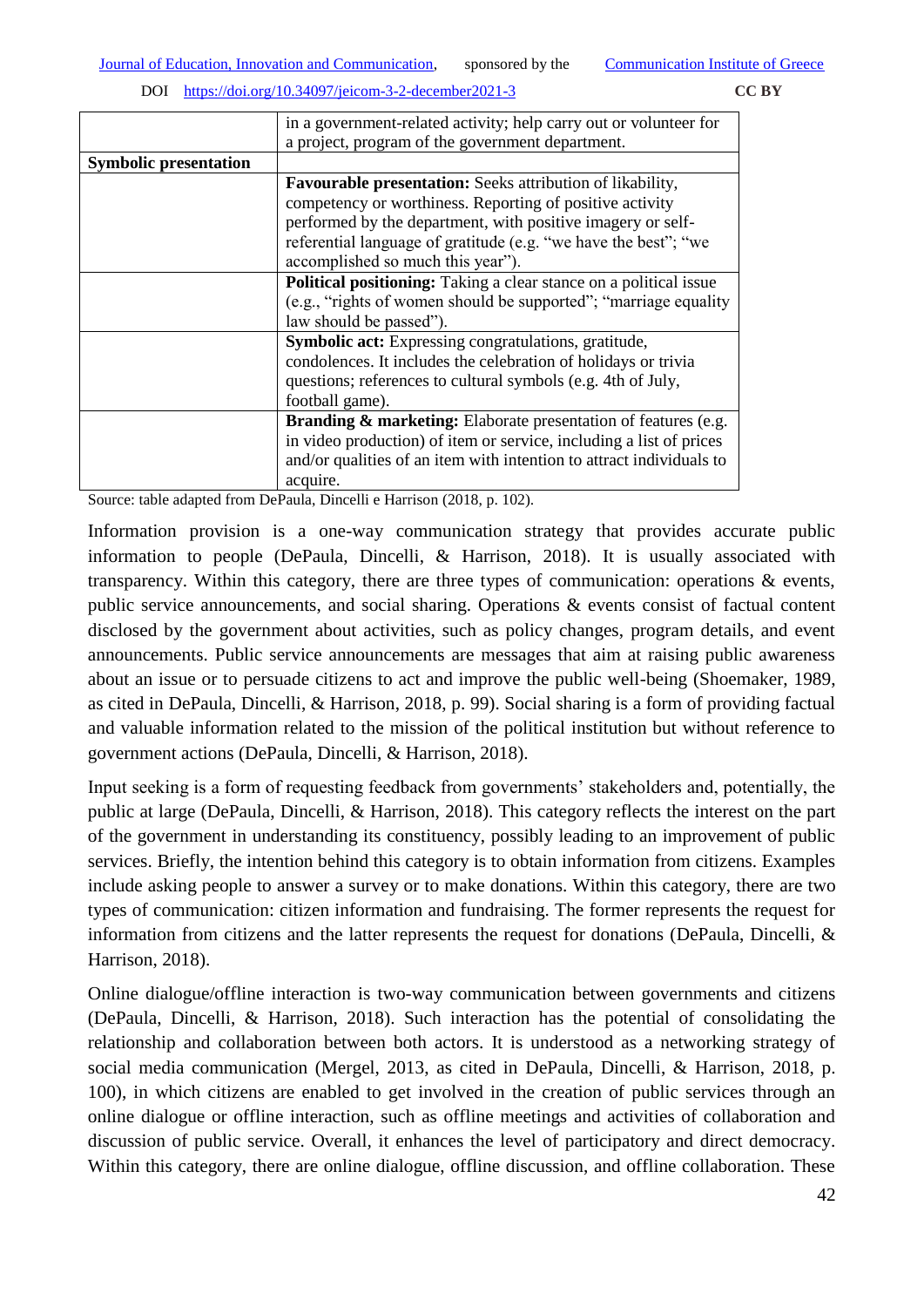three types of communication respectively represent dialogue in digital platforms, references to external activities of engagement and discussion, and invitations for co-creating government services (DePaula, Dincelli, & Harrison, 2018).

Symbolic presentation consists of impression management, the construction of an identity through the conveyance of symbolic content (DePaula, Dincelli, & Harrison, 2018). Within this category, there is favourable presentation, political positioning, symbolic act, and branding & marketing.

Favourable presentation refers to the government's intent to create a specific image of the organisation and influence the citizen's perception of it (DePaula, Dincelli, & Harrison, 2018). Through this approach, governments seek the attributes of likability, competency, and worthiness: likability is promoted through messages that boast about one's qualities while competency is nurtured by self-promotion, and worthiness is "sought via exemplification of certain facts" (DePaula, Dincelli, & Harrison, 2018, p. 100). Favourable presentation is a type of impression management and public relations, a way of promoting the political institution (DePaula, Dincelli, & Harrison, 2018).

Political positioning refers to the expression of political positions of political identity. DePaula, Dincelli and Harrison (2018) distinguish favourable presentation from political positioning: the first reports positive activity performed by the institution with positive imagery or the self-referential language of gratitude while the latter is a clear stance on an issue.

Symbolic act consists of expressions of congratulations, gratitude, and condolences (DePaula, Dincelli, & Harrison, 2018). For instance, the celebration of holidays or cultural symbols. It is related to the exchange of cultural references and the use of images that are not explicitly or strictly political (DePaula, Dincelli, & Harrison, 2018).

Branding & marketing is the presentation of features of an item or service in a way that attracts people into acquiring it (DePaula, Dincelli, & Harrison, 2018). It requires a development of the organizational identity and branding, and persuasive rhetoric focused on beneficial claims and sales offers. "Although the use of branding and marketing by governments may be limited, these activities can serve many useful purposes, including attracting stakeholders to obtain a specific product or service, as well as promotion of a particular municipality itself" (DePaula, Dincelli, & Harrison, 2018, p. 101).

Similarly to Vaidhyanathan's (2018) point of view, DePaula, Dincelli and Harrison (2018) argue that a great portion of the government's use of social media is for symbolic and presentational purposes. Social media are not tools for democratic transparency and citizen participation only, but mostly "tools for self-presentation, the exchange of symbolic gestures, and the marketing of products and services" (DePaula, Dincelli, & Harrison, 2018, p. 99).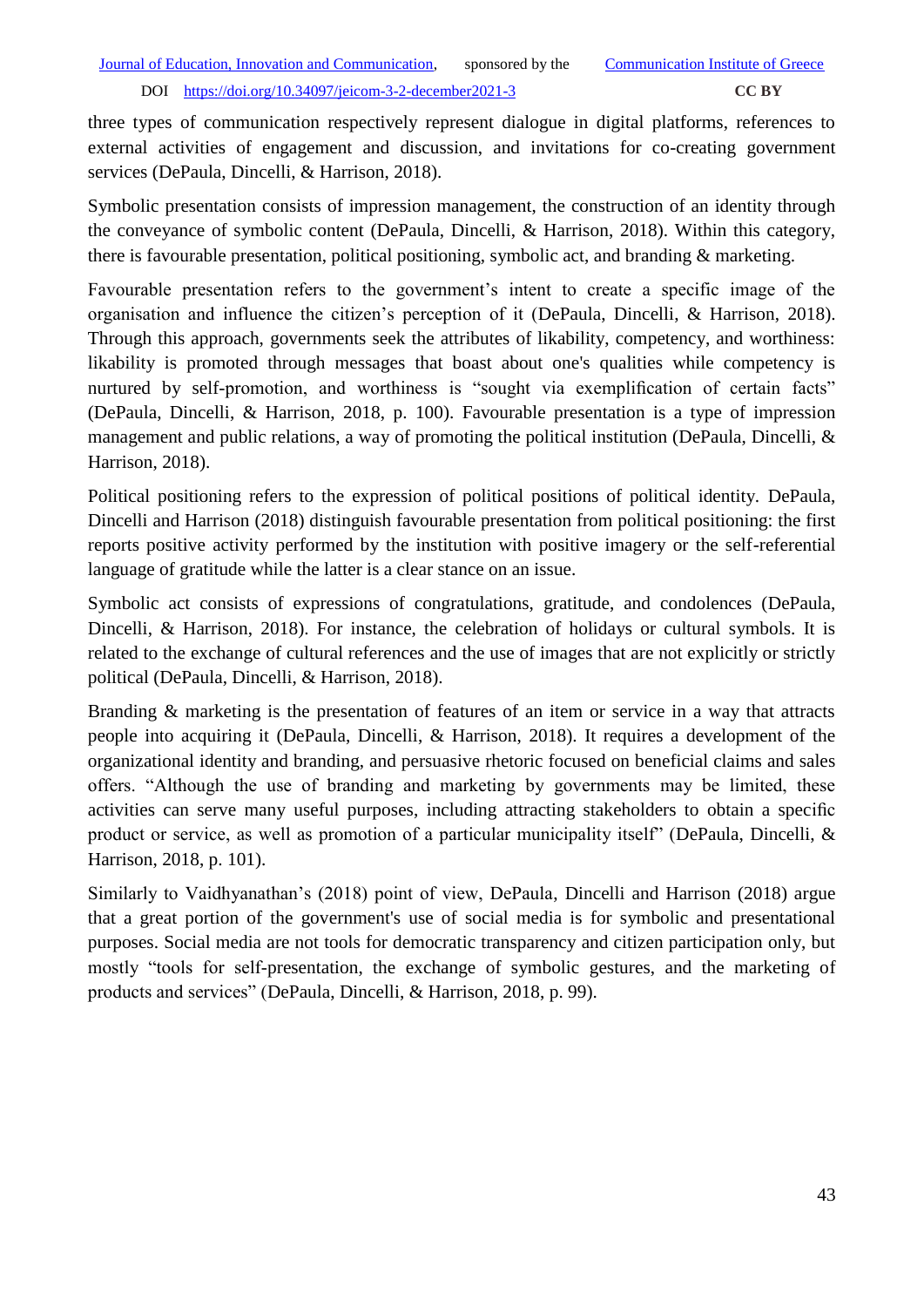## **2 METHODOLOGY**

This study analyses the government communication on the República Portuguesa, the Portuguese national government, and La Moncloa, the Spanish national government, Facebook pages. Through an analysis of the text, visual, and audiovisual contents of the posts published between January  $1<sup>st</sup>$ ,  $2021$  and January  $31<sup>st</sup>$ ,  $2021$ , the posts were manually categorized according to DePaula, Dincelli, and Harrison's (2018) framework. Since the Spanish government published 102 posts while the Portuguese government published only 51 throughout January 2021, I created a sample of 51 randomly selected posts from La Moncloa.

Expectedly, messages can present "information beyond the denotative value of the text" (Watzlawick et al., 1967, as cited in DePaula, Dincelli, & Harrison, 2018, p. 102), which means that posts are prone to being double coded, to fit into two categories or types of communication. This applies especially when analysing Facebook, a platform that allows posting texts without character limits and attaching images, videos, and links. The plurality of messages expressed in a single post led to some posts being double coded. Yet, I attempted to apply the categories as mutually exclusive as possible to prevent too many double coded posts.

An example of double coding are posts categorized as symbolic acts, which usually are a form of meta-communication that references cultural values, and as favourable presentation, which reports positive activity performed by the government. Since symbolic messages are not neutral, they tend to present a favourable image of the government as well.

Overall, this research aims to understand the communication with citizens that both governments are trying to establish through Facebook. The case study was chosen as the research method since it allows an in-depth analysis of the objects of study (Pardal & Correia, 1995). The case study is a fruitful method for social sciences research (Coutinho, 2018) and, although it does not allow a generalization of the findings, it represents a potential starting point to future research, to thorough investigations.

Quantitative and qualitative analyses were carried out. Both analyses were complimentary and represented a productive exploration of various aspects of the objects of study: regarding the qualitative analysis, a sample of Facebook posts was categorized within the DePaula, Dincelli and Harrison's (2018) typology of government social media communication; and regarding the quantitative analysis, the results of the categorization of the posts sample were calculated and resumed in graphics.

The research questions are:

Q1: To what extent can the sample of the Facebook posts of the República Portuguesa and La Moncloa be categorized within DePaula, Dincelli and Harrison's (2018) framework?

Q2: Which is the dominant category on each Facebook page?

Q3: What similarities and differences can be observed across both Facebook pages?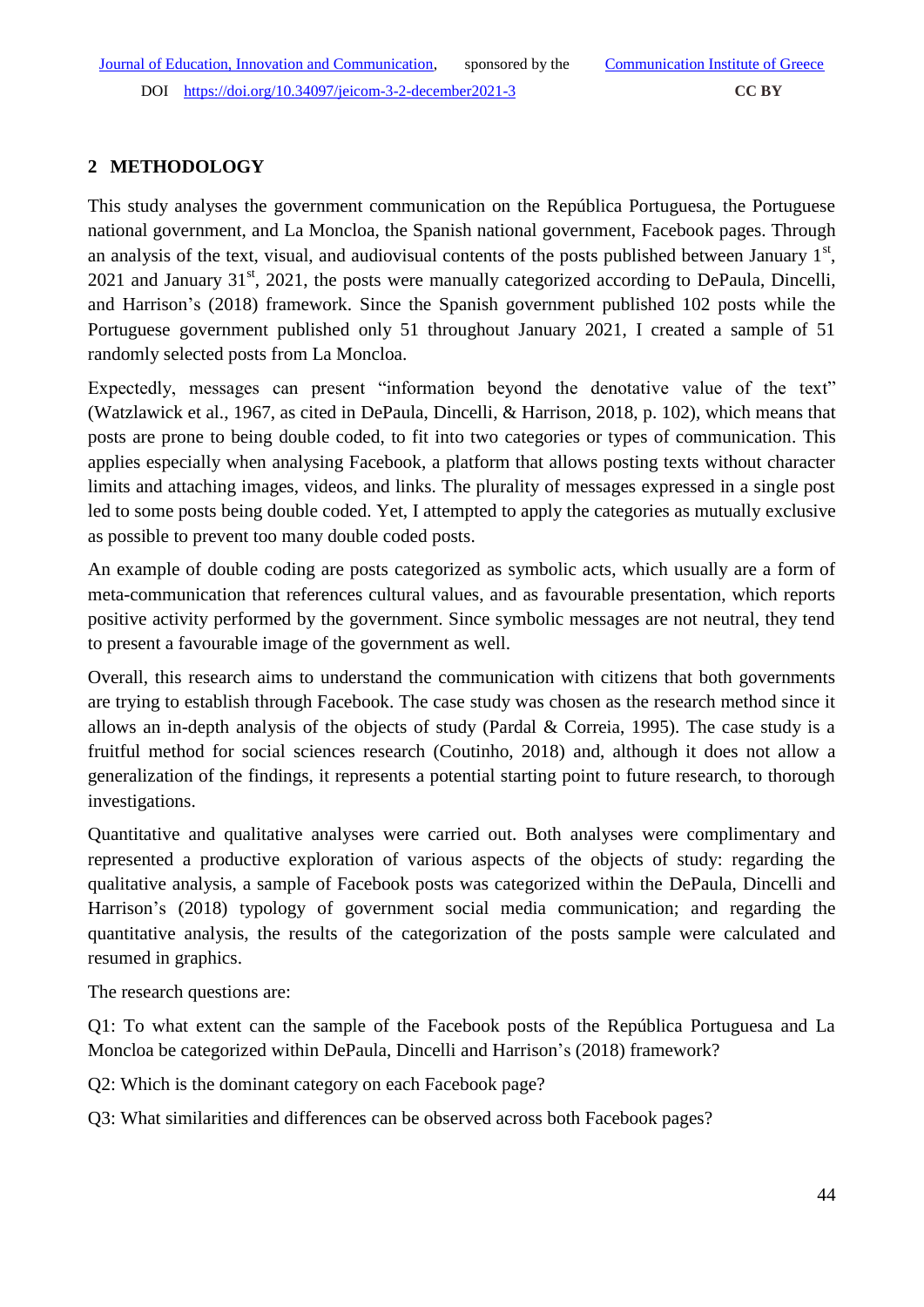## **3 RESULTS**

The La Moncloa Facebook page was created on January  $2<sup>nd</sup>$ , 2012, shortly after Mariano Rajoy became the Prime Minister of Spain. Rajoy was the Prime Minister until June 2018, when Pedro Sánchez, the current Prime Minister, took office. The La Moncloa Facebook page has been used continuously since January 2012.

Graphic 1 presents the extent to which the different categories and types of posts were used by La Moncloa on Facebook throughout January 2021. A total of 102 posts were published, from which only a sample of 51 posts was analysed.

## **Graphic 1: Quantity of posts across the categories of communication from the La Moncloa page**



Source: created by the author.

From the total 51 analysed posts, 49 posts (96.07%) are categorized as information provision: 42 (82.35%) are categorized as operations & events and 15 (29.41%) are categorized as public service announcements.

The posts categorised as information provision refer mostly to the Covid-19 measures, statistics, and vaccination plan in Spain. These posts have a variety of formats: ranging from live streaming of press conferences with health authorities to images and videos presenting safety recommendations. The latter always presents links to the government's website that provides more information on the coronavirus. Other posts refer mainly to Storm Filomena, a cyclone that hit Spain in early January 2021 and caused unusually heavy snowfall, and to updates on national public policies.

From this same sample, 4 posts (7.84%) are categorized as symbolic presentation: 2 (3.92%) posts are categorized as favourable presentation, 2 (3.92%) are categorized as symbolic act, 1 (1.96%) post is categorized as political positioning, and  $1(1.96%)$  post is categorized as branding & marketing.

No posts are categorised as input seeking neither as online dialogue/offline interaction.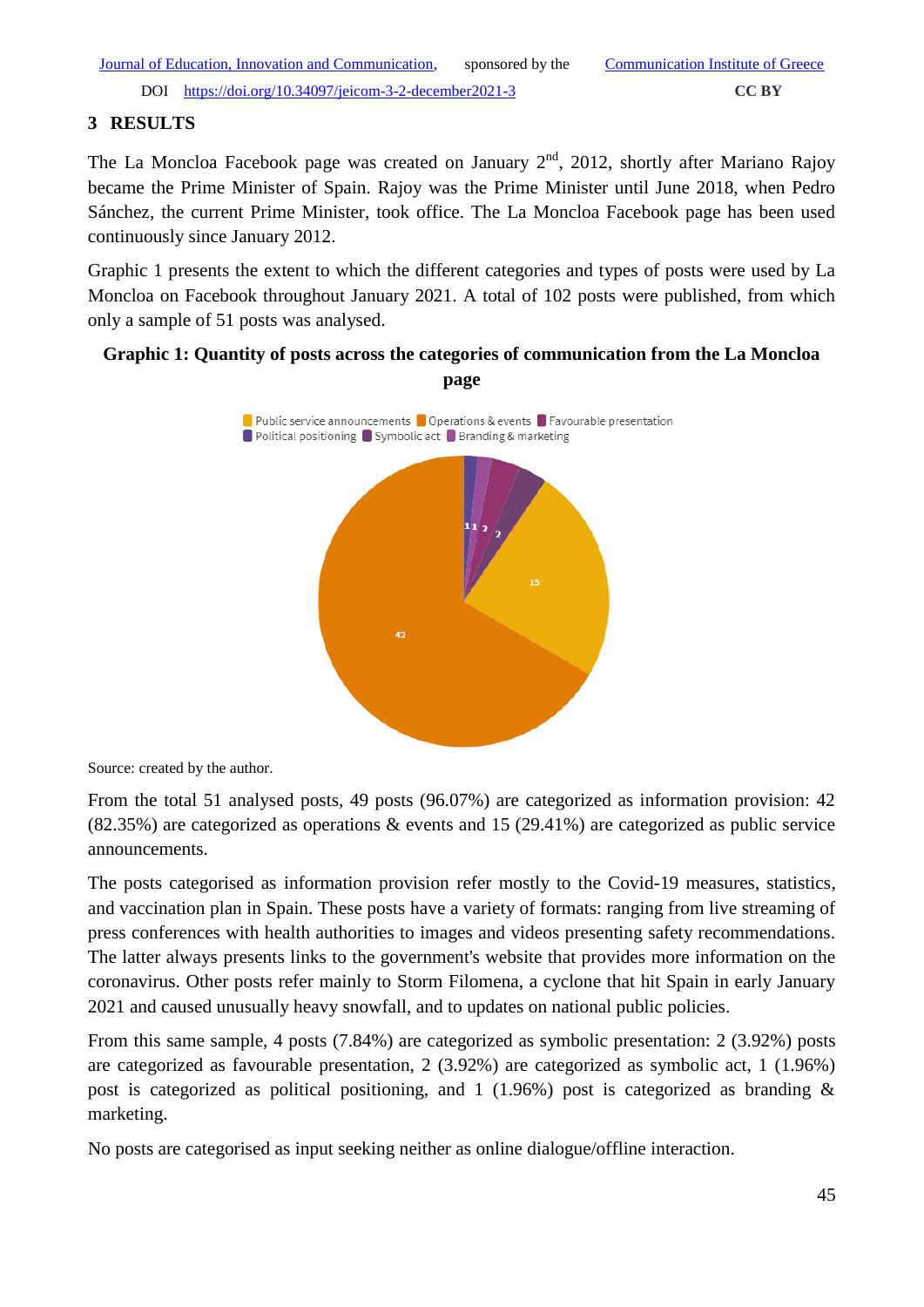A total of 12 posts are double coded: 8 posts are double coded as operations & events and public service announcements; 1 post is double coded as symbolic act and public service announcements; 1 is doubled coded as favourable presentation and operations & events; and 2 posts are double coded as symbolic presentation and information provision. Therefore, percentages exceed 100%.

The República Portuguesa Facebook page was created on March  $26<sup>th</sup>$ , 2020 and has been updated since then.

Graphic 2 presents the extent to which the different categories and types of communication were used by the República Portuguesa on Facebook throughout January 2021, when a total of 51 posts were published.

## **Graphic 2: Quantity of posts across the categories of communication from the República Portuguesa page**



Source: created by the author.

From the total posts, 41 posts (80.39%) are categorized as information provision: 26 (50.98%) are categorized as operations & events, 16 (31.37%) are categorized as public service announcements and 1 (1.96%) is categorized as social sharing.

The posts categorised as information provision refer mostly to the Covid-19 measures, statistics, and vaccination plan in Portugal. These posts have a variety of formats: ranging from live streaming of press conferences with health authorities to images and videos presenting safety recommendations. Most of these posts do not present a link to the official website for more information on the coronavirus. Many posts refer to the Portuguese presidency of the Council of the European Union, which runs from January  $1<sup>st</sup>$  to June  $30<sup>th</sup>$ , 2021, and are categorised as information provision and/or symbolic presentation. At last, a few posts were dedicated to public policies and the Portuguese presidential election, held on January 24th, 2021.

From the total posts, 11 (21.56%) posts are categorized as symbolic presentation: 7 (13.72%) posts are categorized as favourable presentation, 4 (7.84%) posts are categorized as symbolic act and 1 (1.96%) post is categorized as political positioning.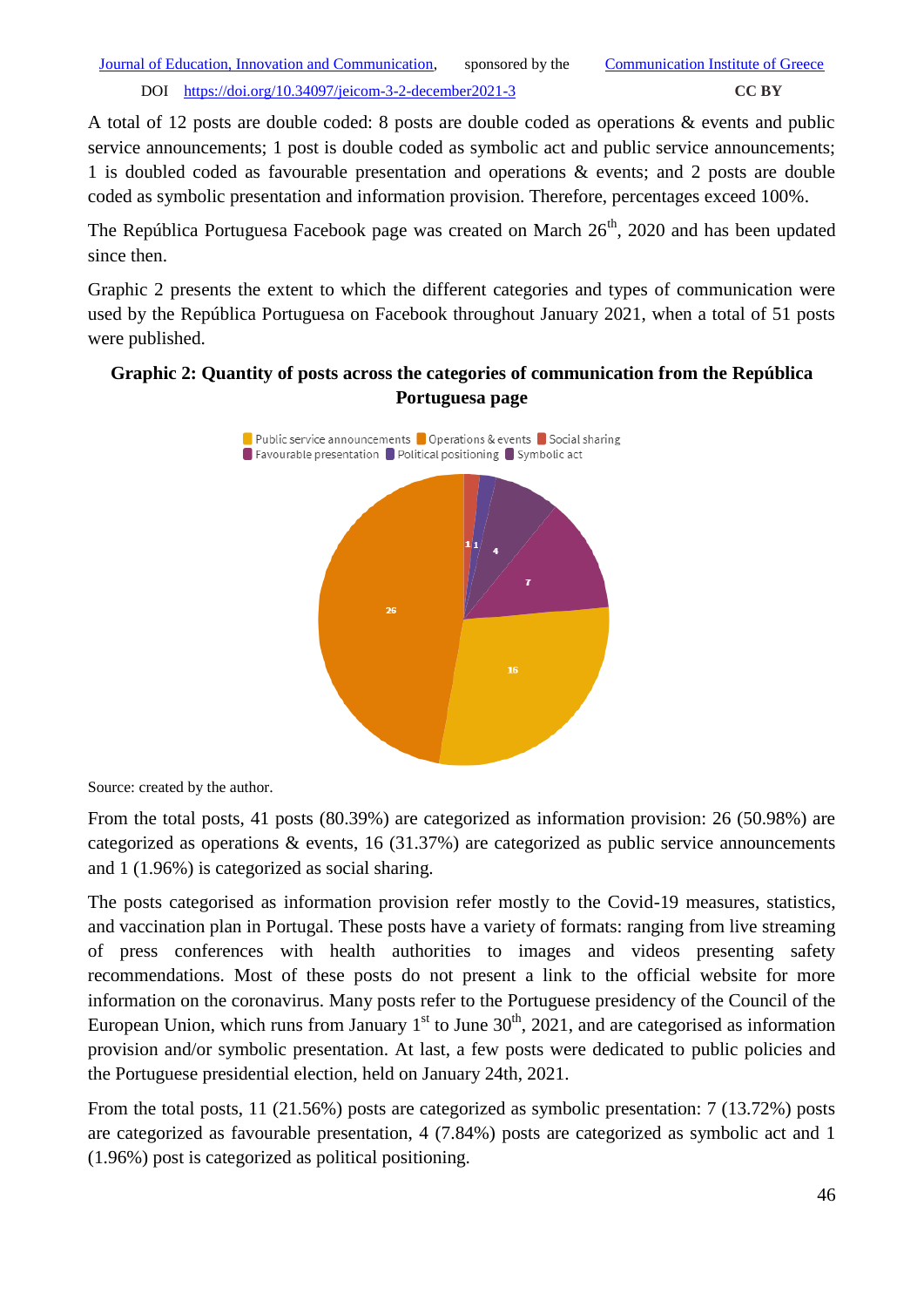The posts categorised as symbolic presentation refer to a variety of topics: the Covid-19 vaccine, Portuguese presidency of the Council of the European Union, grief for the death of a Fado<sup>2</sup> singer and the International Holocaust Remembrance Day.

No posts are categorised as input seeking neither as online dialogue/offline interaction.

A total of 4 posts are double coded: 1 post is double coded as operations & events and favourable presentation, which means it is also double coded as information provision and symbolic presentation; 1 post is double coded as symbolic act and favourable presentation, 1 post is doubled coded as operations & events and public service announcement, and 1 post is double coded as operations & events and social sharing. Therefore, percentages exceed 100%.

## **3.1 Discussion**

All 102 analysed posts fit DePaula, Dincelli and Harrison's (2018) typology.

It was found that most posts present information about government operations, policies and, especially, information on the Covid-19 pandemic. This result reflects previous findings that government use of social media is mostly for information provision purposes (DePaula, Dincelli, & Harrison, 2018; Golbeck, Grimes, & Rogers, 2010; Mergel, 2013; Zheng & Zheng, 2014).

Consistently with DePaula, Dincelli and Harrison's (2018) and Vaidhyanathan's (2018) research, the results enhance the idea that Facebook is less a tool of collaboration and interaction than a tool for self-presentation and symbolic acts.

Notwithstanding the disparity in the average of published posts per day, the proportional use of types of communication are somehow similar between both Facebook pages: information provision is the most used type of communication while symbolic presentation is the second one. None of the pages published input seeking neither online dialogue/offline interaction posts.

As for the categories, the similarities linger: operations  $\&$  events is the most used category, followed by public service announcements. Social sharing, favourable presentation, political positioning, and symbolic act represent together less than 25% of the analysed posts from both pages.

Yet, it was observed that the República Portuguesa had many more symbolic acts posts (21.56%) than La Moncloa (7.84%). Figure 1 contrast the results from the analysis of both pages.

1

<sup>&</sup>lt;sup>2</sup> Fado is Portugal's most famous music genre.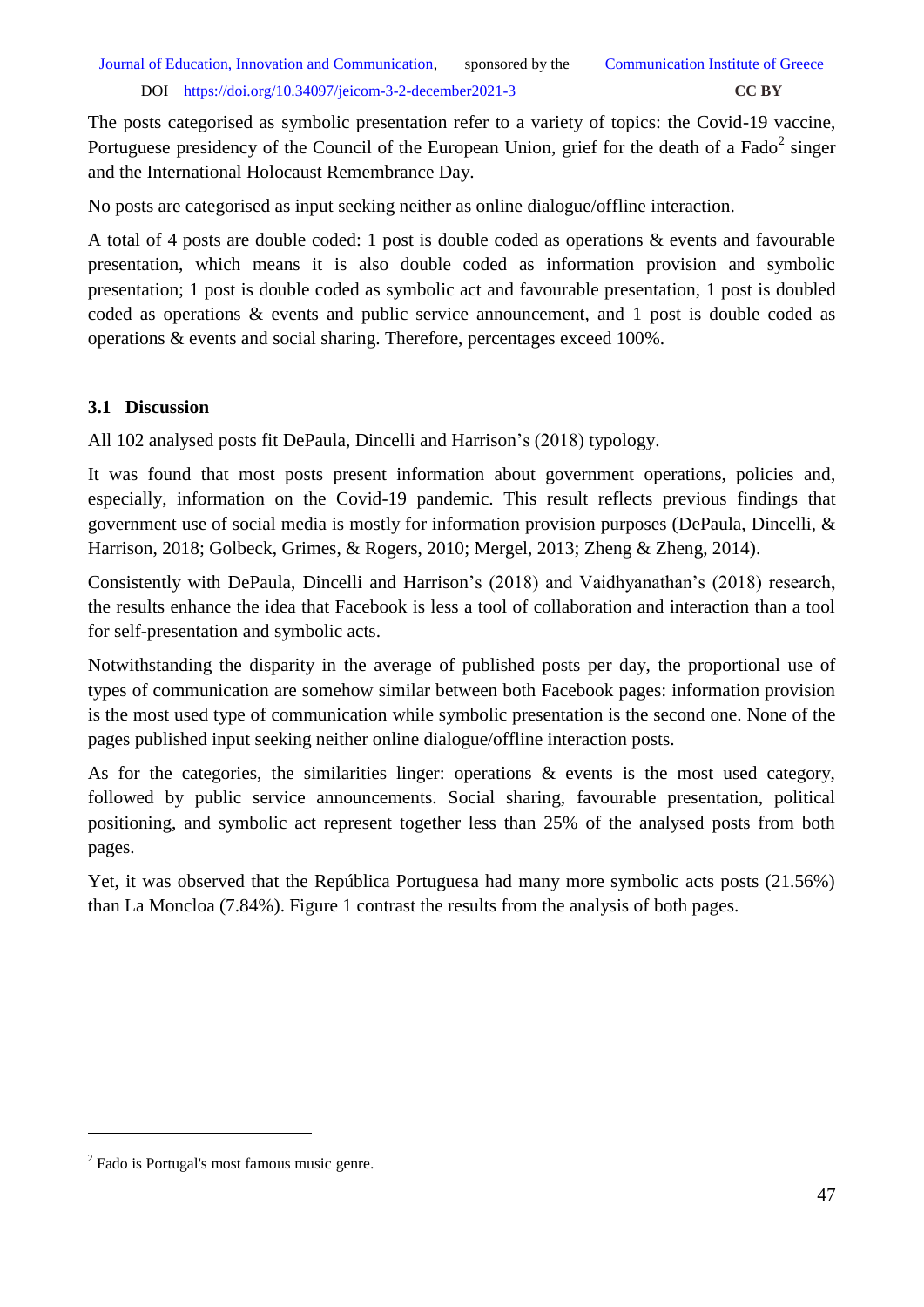### **Figure 1: Quantity of posts across the categories on the Spanish and Portuguese pages**

Dependic service announcements Operations & events Oscial sharing C Favourable presentation C Political positioning Osymbolic act Branding & marketing



Source: created by the author.

### **4 CONCLUSIONS**

Understandably, the findings of this research cannot be generalised or applied to other objects of study. Still, the findings support Vaidhyanathan's (2018) and DePaula, Dincelli and Harrison's (2018) perspectives that social media, particularly Facebook, do not foster a true connection between citizens and politics. It is acknowledged that the coronavirus situation in Portugal and Spain in early 2021 might have influenced the quantity of posts dedicated to providing information to citizens through social media. Yet, Facebook seems to be less used for deliberative politics and more for self-presentation and self-promotion purposes.

It is believed that the investigation carried out in this thesis contributes to the development of the government's use of social media research. Considering the increasing limitations Facebook imposes on the collection of data, this research presented constructive frameworks based on previous research for Facebook pages analysis. Although it is acknowledged that Facebook constantly changes its features, the frameworks resumed in this thesis could be used and adapted for further research.

The limitations of this study include the impossibility of accessing and gathering a large amount of Facebook data and posts as well as accessing the Facebook analytics tool, which is only available to the managers of the pages. Since the Cambridge Analytica scandal in 2018, Facebook announced stronger surveillance of applications that collect information on the platform, such as Netvizz – a widely known tool used tool in previous investigations (Bastos & Walker, 2018). Therefore, it was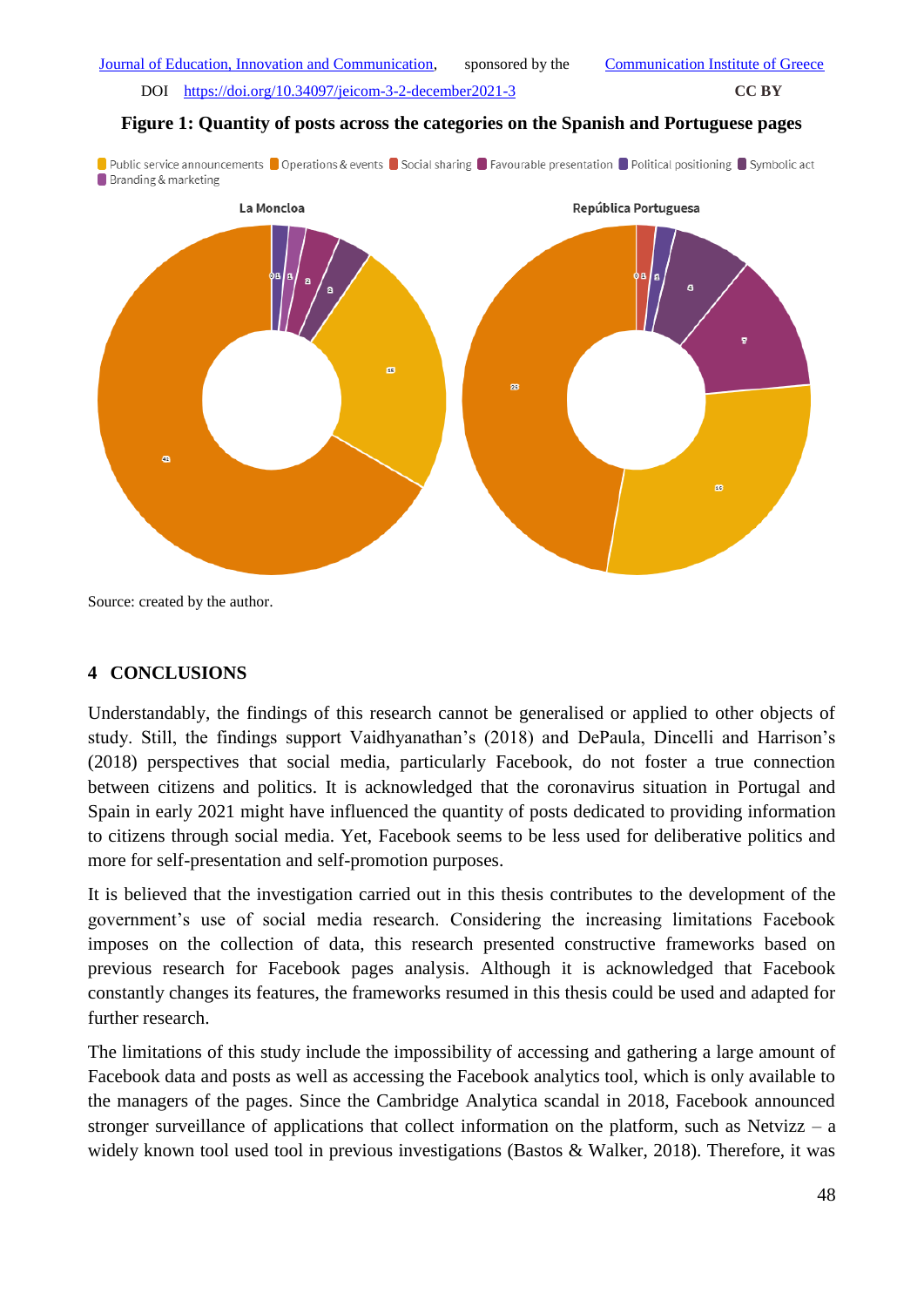not possible to conduct an automated analysis neither to access the analytics data of the República Portuguesa and La Moncloa pages.

Overall, this thesis represents a contribution to the comparative political communication research field. Since comparative political communication is connected to cultural comparison, its value lies in the fact that one observation alone has no meaning unless it is compared with other observations (Pfetsch & Esser, 2004). Therefore, the results of this investigation are potentially useful for further comparative studies of different objects of study.

## **5 ACKNOWLEDGMENTS**

I would like to thank Nuno Moutinho, Professor at the University of Porto, whose help was indispensable for carrying out this research.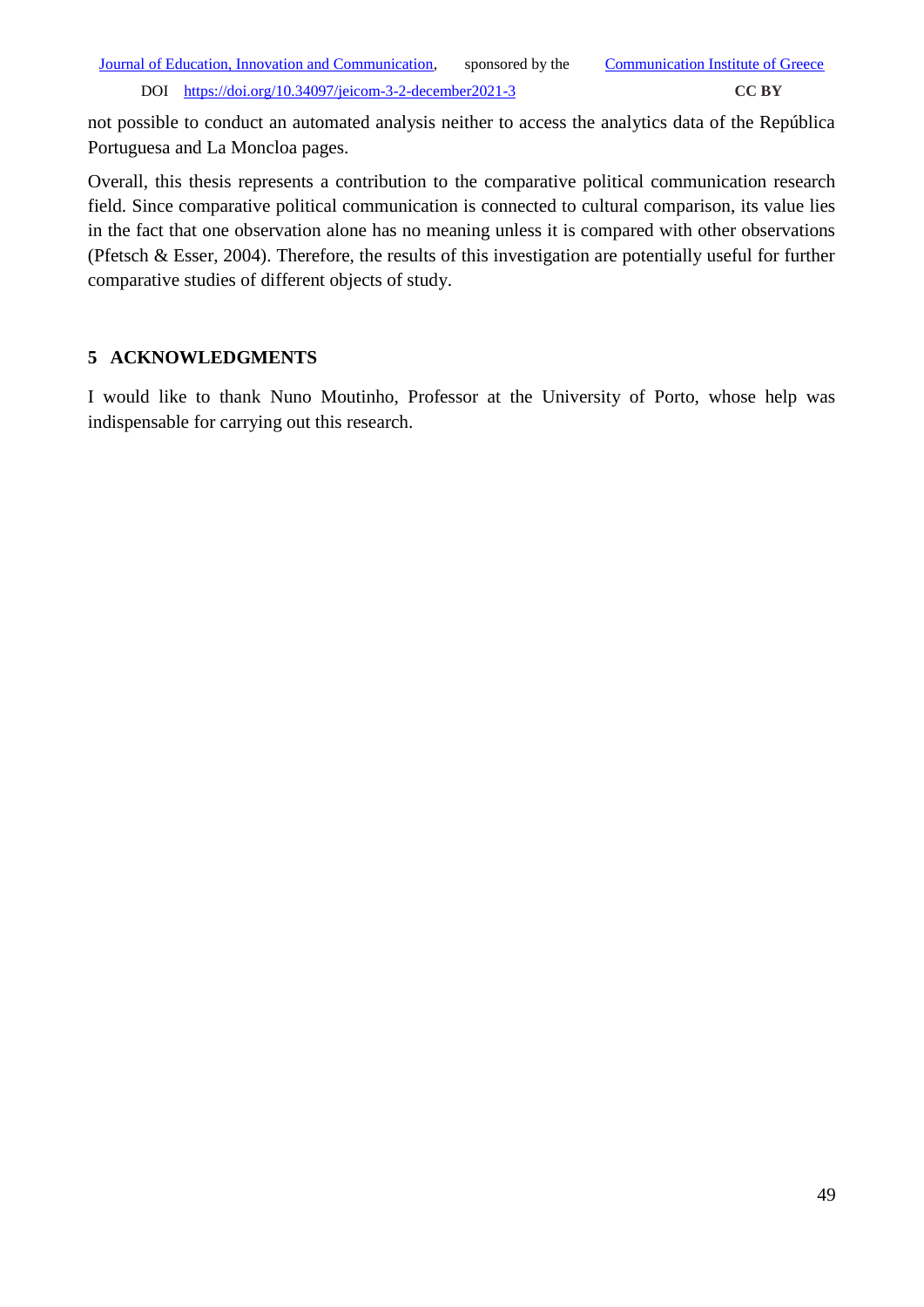### **6 REFERENCES**

- Alliance of Democracies; Rasmussen Global; & Dalia Research. (2018). *Democracy Perception Index 2018*. <https://www.allianceofdemocracies.org/wp-content/uploads/2018/06/Democracy-Perception-Index-2018-1.pdf>
- Coicaud, J. M. (2019). The paradoxical perception of contemporary democracy, and the question of its future. *Global Policy*, 10(1), 110–121. [https://www.ciglob.org/wp-content/uploads/2020/05/36-2019-Feb-Coicaud-JM-2019-](https://www.ciglob.org/wp-content/uploads/2020/05/36-2019-Feb-Coicaud-JM-2019-The-paradoxical-perpcetion-of-Democracy-Global-Policy-Journal.pdf) [The-paradoxical-perpcetion-of-Democracy-Global-Policy-Journal.pdf](https://www.ciglob.org/wp-content/uploads/2020/05/36-2019-Feb-Coicaud-JM-2019-The-paradoxical-perpcetion-of-Democracy-Global-Policy-Journal.pdf)
- Coutinho, C. P. (2018). *Metodologia de investigação em Ciências Sociais e Humanas: Teoria e prática*. Coimbra, Portugal: Edições Almedina.
- Criado, I., Sandoval-Almazan, R., & Gil-Garcia, R. (2013). Government innovation through social media. *Government Information Quarterly*, 30(4), 319–326. <https://www.sciencedirect.com/science/article/abs/pii/S0740624X1300083X>
- DePaula, N., Dincelli, E., & Harrison, T. (2018). Toward a typology of government social media communication: Democratic goals, symbolic acts and self-presentation. *Government Information Quarterly*, 35(1), 98–108. <https://www.sciencedirect.com/science/article/abs/pii/S0740624X16302234>
- European Commission. (2020a). *Digital economy and society index (DESI) 2020: Portugal*. [https://ec.europa.eu/digital](https://ec.europa.eu/digital-single-market/en/scoreboard/portugal)[single-market/en/scoreboard/portugal](https://ec.europa.eu/digital-single-market/en/scoreboard/portugal)
- European Commission. (2020b). *Digital economy and society index (DESI) 2020: Spain*. [https://ec.europa.eu/digital](https://ec.europa.eu/digital-single-market/en/scoreboard/spain)[single-market/en/scoreboard/spain](https://ec.europa.eu/digital-single-market/en/scoreboard/spain)
- Feeney, M. K., & Welch, E. W. (2016). Technology-task coupling: Exploring social media use and managerial perceptions of e-government. *The American Review of Public Administration*, 46(2), 162–179. <https://journals.sagepub.com/doi/10.1177/0275074014547413>
- Ferrín-Pereira, M. (2012). *What is democracy to citizens? Understanding perceptions and evaluations of democratic systems in contemporary Europe* (Doctoral dissertation, European University Institute, Florence, Italy). <https://core.ac.uk/download/pdf/45682351.pdf>
- Golbeck, J., Grimes, J. M., & Rogers, A. (2010). Twitter use by the U.S. Congress. *Journal of the American Society for Information Science and Technology*, 61(8), 1612–1621. <https://onlinelibrary.wiley.com/doi/abs/10.1002/asi.21344>
- Medaglia, R., & Zheng, L. (2017). Mapping government social media research and moving it forward: A framework and a research agenda. *Government Information Quarterly*, 34(3), 496–510. <https://www.sciencedirect.com/science/article/abs/pii/S0740624X16302507?via%3Dihub>
- Mergel, I. (2013). Social media adoption and resulting tactics in the U.S. federal government. *Government Information Quarterly*, 30(2), 123–130.<https://www.sciencedirect.com/science/article/abs/pii/S0740624X13000063>
- Negrine, R., Holtz-Bacha, C., Mancini, P., & Papathanassopoulos, S. (2007). *The professionalisation of political communication*. Chicago: The University of Chicago Press.
- Pardal, L. A., & Correia, E. (1995). *Métodos e técnicas de investigação social*. Porto, Portugal: Areal Editores.
- Picazo-Vela, S., Gutiérrez-Martínez, I., & Luna-Reyes, L. (2012). Understanding risks, benefits, and strategic alternatives of social media applications in the public sector. *Government Information Quarterly*, 29(4), 504– 511[. https://www.sciencedirect.com/science/article/abs/pii/S0740624X12001025](https://www.sciencedirect.com/science/article/abs/pii/S0740624X12001025)
- Sandoval-Almazán, R., & Gil-Garcia, R. (2014). Towards cyberactivism 2.0? Understanding the use of social media and other information technologies for political activism and social movements. *Government Information Quarterly*, 31(3), 365–378.<https://www.sciencedirect.com/science/article/abs/pii/S0740624X14000902>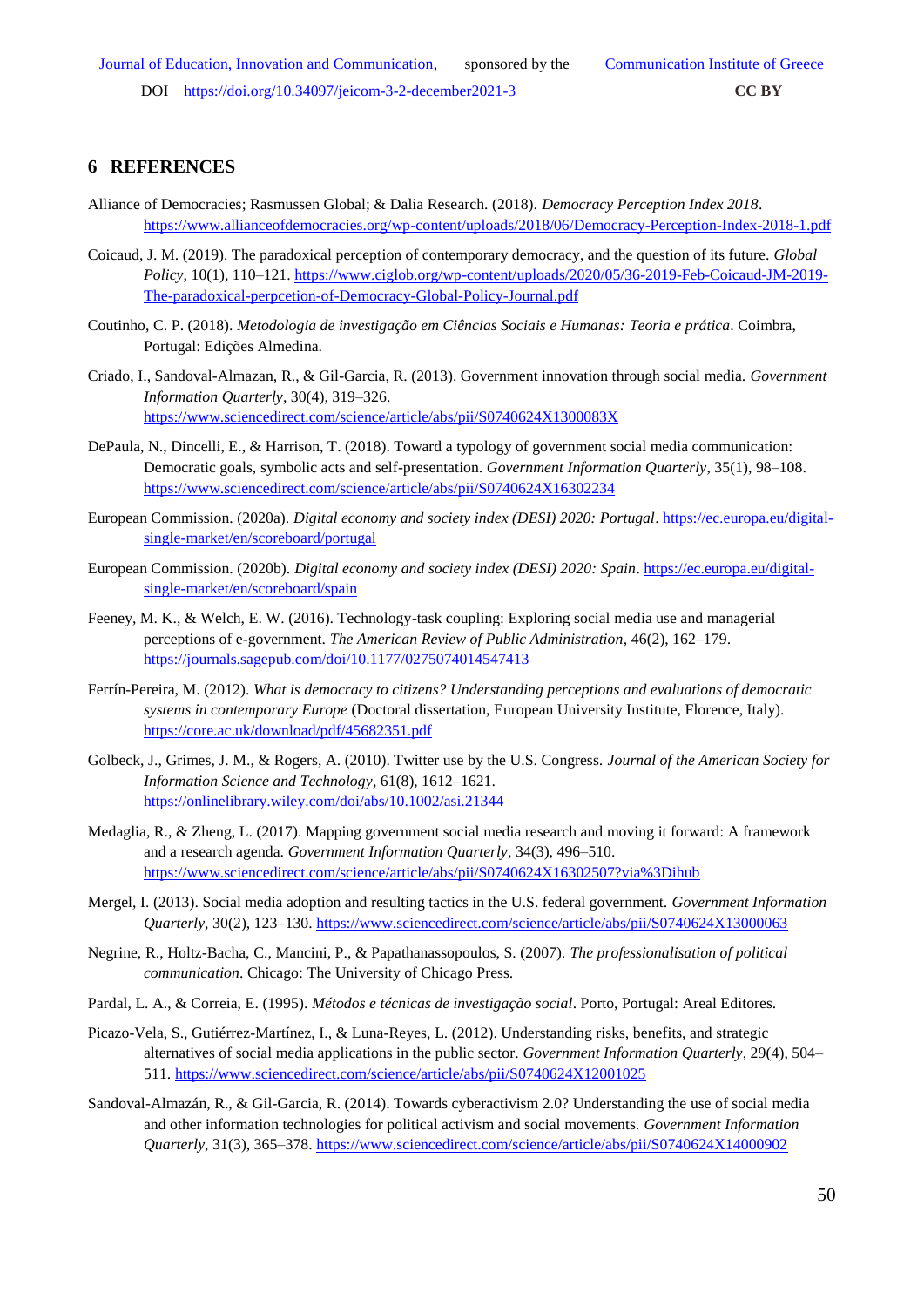- Swanson, D. (2004). Transnational trends in political communication: Conventional views, new realities. In F. Esser, & B. Pfetsch (Eds.), *Comparing political communication: Theories, cases and challenges* (pp. 45–63). Cambridge: Cambridge University Press.
- Valle-Cruz, D., Sandoval-Almazan, R., & Gil-Garcia, R. (2016). Citizens' perceptions of the impact of information technology use on transparency, efficiency and corruption in local governments. *Information Polity*, 21(3), 321–334[. https://content.iospress.com/articles/information-polity/ip393](https://content.iospress.com/articles/information-polity/ip393)
- Vaidhyanathan, S. (2018). *Antisocial media: How Facebook disconnects us and undermines democracy*. Oxford: Oxford University Press.
- Zheng, L., & Zheng, T. (2014). Innovation through social media in the public sector: Information and interactions. *Government Information Quarterly*, 31 (Supplement 1), S106–S117. https://www.sciencedirect.com/science/article/abs/pii/S0740624X14000604